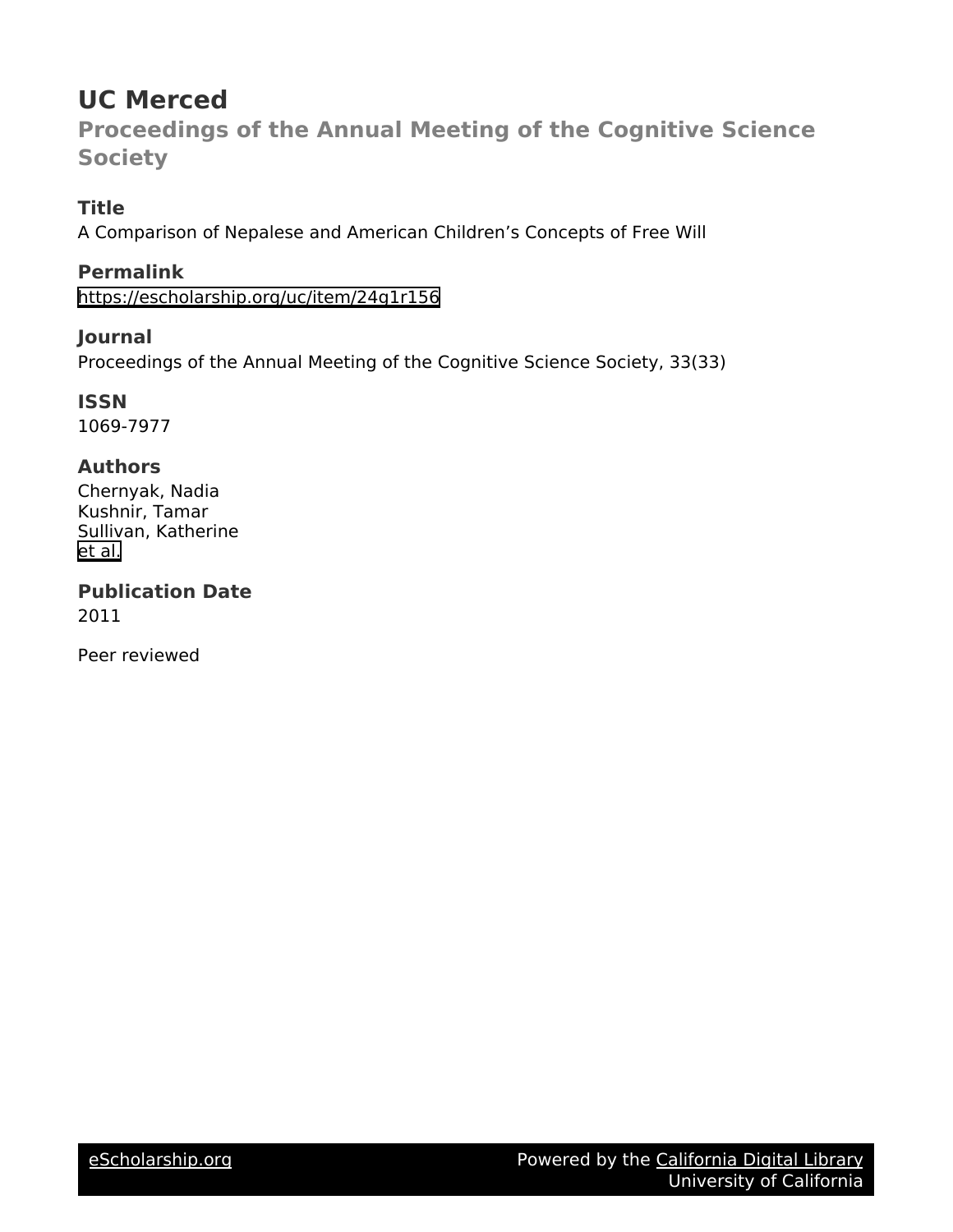# **A Comparison of Nepalese and American Children's Concepts of Free Will**

**Nadia Chernyak (nc98@cornell.edu), Tamar Kushnir (tk397@cornell.edu), Katherine M. Sullivan** 

**(kms278@cornell.edu), & Qi Wang (qw33@cornell.edu)** 

Department of Human Development, Martha Van Rensselaer Hall

Ithaca, NY 14853 USA

#### **Abstract**

Recent work finds that children as young as four years old have an intuitive belief in free will. To what extent is this early-developing intuition universal, and to what extent culturally situated? We surveyed school-aged children (4-11) in two countries (Nepal and the United States) about their beliefs about people's "free will" to follow personal preferences; break physical and mental constraints; and break social constraints. Results showed both universal and culturally-learned beliefs in free will. Children across cultures shared the early-developing intuitions of free will and constraint, though American children were more likely construe actions as choices. While American children were more likely to believe in the free will to break social constraints as they aged, Nepali children showed the opposite pattern. These findings show that while a basic notion of free will is present and early-developing across both cultures, construals of choice are also culturally learned over time.

**Keywords:** free will, social cognition, cross-cultural psychology, development

## **Introduction**

Our folk psychology involves the ability to reason about freedom of choice. Recent work in both social and developmental psychology finds that the belief that we are *free to do otherwise* (i.e., make a choice to take a *different* course of action) is intuitive (see Baer, Kaufman, & Baumeister, 2008) and early-developing (Chernyak, Kushnir, & Wellman, 2010; Kushnir, Wellman, & Chernyak, 2009; Nichols, 2004). Moreover, a belief in free will is fundamental to our everyday social cognition, and informs much of our intuitions about agency, attribution, and moral responsibility (Nichols & Knobe, 2007; Phillips & Knobe, 2009; Pizarro & Helzer, 2010; Vohs & Schooler, 2008).

What is the origin of this important belief? Recent studies suggest that even 4-year-olds have the ability to reason about free will (Chernyak et al. 2010; Kushnir et al., 2009). Importantly, preschoolers discriminate between actions which are free and actions which are not free, such as actions in which one is physically or mentally constrained and therefore does not have the choice to do otherwise.

However, work on preschoolers' developing concepts of free will has exclusively focused on children from Western, individualistic societies, in which freedom of choice is stressed from a young age. Do children from more collectivist societies, in which choice is stressed to a lesser degree, share similar intuitions?

Past work points to two competing conclusions. On the one hand, free will is thought to be a cognitive universal. A recent study which examined adult intuitions of free will across cultures found that the basic belief in free will is not culture-dependent (Sarkissian, Chatterjee, De Brigard, Knobe, Nichols, & Sirker, in press). Further evidence of the universality of free will intuitions comes from studies linking the "illusion of conscious will" to our ordinary physical experience of agency (Haggard & Tsakiris, 2009; Wegner, 2002). These two different types of evidence point to the fact that the experience of, and belief in, free will may be universal. Thus, to the extent that children share adult intuitions, children across cultures should articulate similar universal beliefs.

However, because issues of caste, traditional gender values, and a strong sense of familial and moral obligations, it is possible that a strong belief in *constraint*, rather than free will, is deeply infused into Eastern thinking even from a young age. Some work in cross-cultural psychology suggests that individualistic and collectivist cultures differ in their construal of *choice*, a concept closely related to free will. For example, Americans, unlike their East-Asian counterparts, are more prone to construing mundane, everyday actions such as selecting a pen to write with as a unique choice (Savani, Markus, Naidu, Kumar, & Berlia, 2010), to construing interpersonal obligations as choices (Miller, Bersoff, & Harwood, R. L., 1990), and to attributing others' behavior as intentionally chosen rather than situationally constrained (Morris & Peng, 1994).

Given both shared human experiences and cultural diversity in beliefs, we propose a universal existence of free will that manifests in nuanced versions across cultures. In this work, we compared children ranging from four to eleven years of age across two cultures: the United States and Nepal. Because of strong family, moral, and social obligations stressed in Nepalese culture, this group of children may be particularly susceptible to "constrained" free will. We included this wide age range because past developmental research has shown that cultural differences often increase with time (Miller, 1984; Wang 2004).

In this study, we surveyed children in both cultures about a variety of intuitions regarding free will and constraint. In particular, we looked at children's beliefs about whether they have free will to perform (1) simple*,* unconstrained actions (e.g., drinking milk instead of juice), (2) physically and mentally constrained actions (e.g., floating in the air instead of falling after a jump, doing something you don't know how to do), and (3) socially constrained actions (e.g., causing harm to another person, breaking the rules).

We predicted three main hypotheses: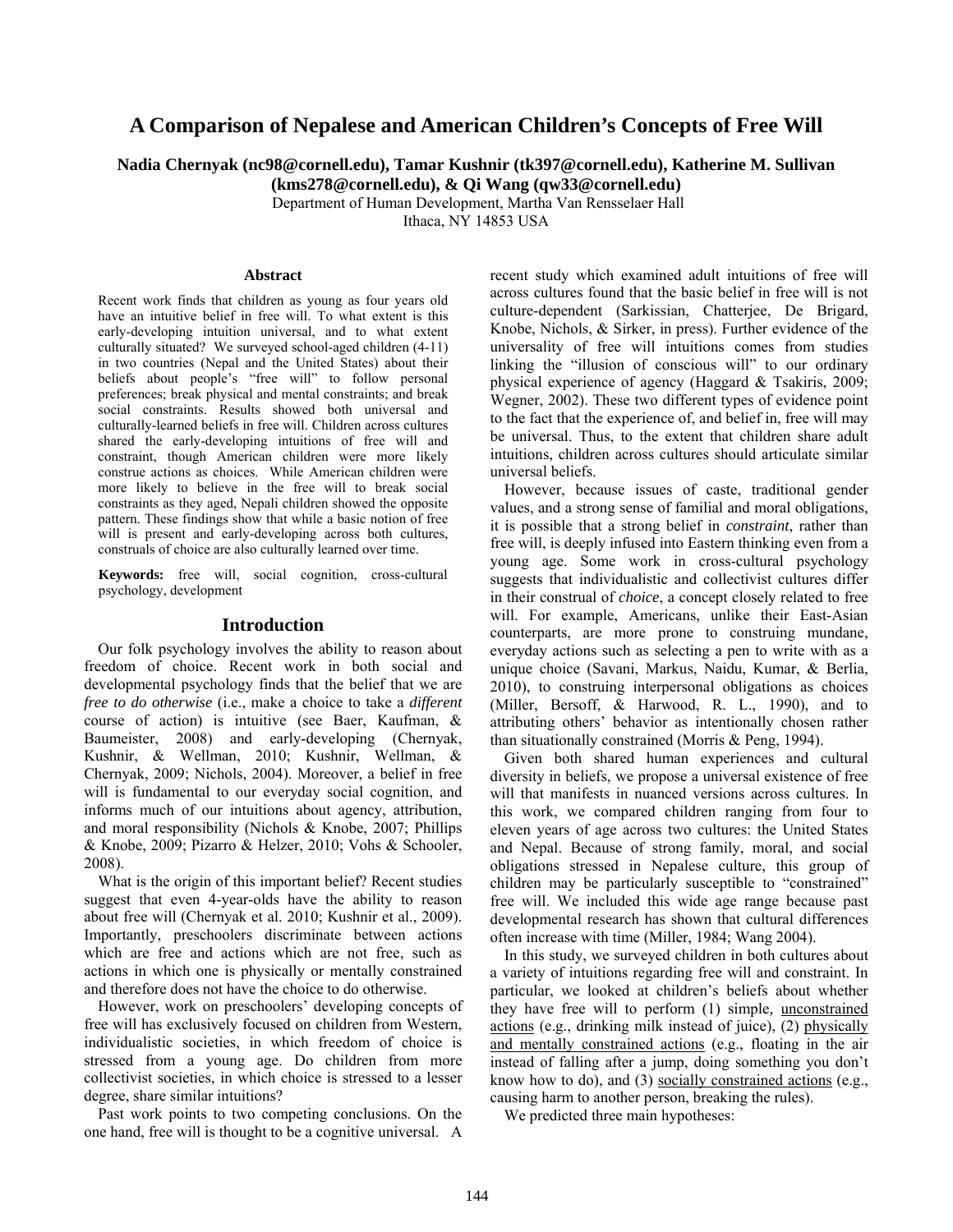- 1) Children across cultures should share the basic universal, early-developing complementary notions of freedom and constraint. Therefore, children from both the United States and Nepal would likely state that simple, unconstrained actions are freely chosen, whereas physically and mentally constrained actions are not. We should also expect to see consistency across ages.
- 2) Cultural variations in free choice to act against social constraints should emerge early but also increase with age. Specifically, Nepali children may be *less* likely to state that socially constrained actions (such as social and moral conventions) are freely chosen as they get older, whereas American children would be *more* likely to state that such actions are freely chosen as they get older.
- 3) There may also be age-related and/or culture related changes in action predictions that temper the basic folk-psychological intuition that that people generally choose to act based on their desires (Wellman & Miller, 2006). As such, Nepali children may be *less* likely than American children to state that characters will *act* on their desires, in particular when social factors such as obligations and rules conflict. This difference should also increase with age.

## **Experiment**

We devised a questionnaire in which we asked children to answer a series of questions about choices and actions. Children heard a series of vignettes, each about a character who displays a consistent behavior over time (e.g., always using a pen to draw a picture), but wants to engage in a new action on one occasion (e.g., wants to use a pencil). Children were then asked two questions about the desired action: whether the character could choose to perform it (Free Will Judgment) and whether the character is going to perform it (Action Prediction). Each of the vignettes fell into the three categories mentioned above - unconstrained actions, physically and mentally constrained actions, and socially constrained actions. Details are provided below (and also in Table 1).

# **Method**

<span id="page-2-1"></span> $\overline{a}$ 

**Participants** Fifty-two Nepalese children aged 4-11 (*M* = 8.02, *SD* = 1.94) participated. Participants were recruited from Kathmandu and the Annapurna Himalayan villages. Participants were recruited via local schools, as well as by being approached at their homes (in rural areas). A comparison sample of 32 American children aged 4-11 (*M* = 7.06,  $SD = 1.83$ ), were recruited from preschools, elementary schools, and afterschool programs in a small university town and a mid-sized urban city.<sup>[1](#page-2-0)</sup>

**Questionnaire** The questionnaire consisted of 27 childappropriate items in the following general format:

"Peter draws a picture every day. He *always* uses a pen to make his picture. But today, he wants to do something different. Peter *wants* to make his picture with pencils."

The complete set of 27 items fell into 9 categories (3 items per category). Table 1 shows a sample item from each category. In the first category of items, the target actions were simple, unconstrained actions; they were both possible and did not violate any known laws, norms, or rules. The next two sets of items comprised physically and mentally constrained actions. That is, the target action was impossible because it violated either a physical law (e.g. solidity of matter) or a mental constraint (e.g., knowledge). The next six categories comprised socially constrained items. For these, we included three items in which the target action violated a known convention. Importantly, we contrast social norms (e.g., gender-appropriate dress), artifact conventions (e.g., common use), and moral norms (e.g., harm). We also included actions which violate rules (either arbitrary or justified by an appropriate explanation). Finally, we included actions which show a character who wants to perform an action which does not violate any conventions or rules but is selfish (that is, it prioritizes helping oneself over helping another).

 Pilot work showed that the full 27-item questionnaire was too lengthy for young children. Thus, each child was asked 9 items only, one from each category. Items were counterbalanced across participants. Two orderings of the 9 items (forwards and backwards) were counterbalanced across participants as well. $<sup>2</sup>$  $<sup>2</sup>$  $<sup>2</sup>$ </sup>

**Dependent Measures** After hearing each item, participants were asked to answer two questions related to the character's desire to perform the target action: (1) a *Free Will Judgment* regarding whether the character *can* act in line with his/her preference (e.g., "Can Peter make his picture with pencils today – yes or no?"); and (2) an *Action*

 $\overline{a}$ 

**Procedure** All children were interviewed in a quiet corner or separate room at the local school or in the home. Participants were read the questionnaire by the experimenter. The questionnaire was first devised in English, and then translated into Nepali by the third author. The translation was then independently verified by two local Nepalis versant in American culture, for both grammatical errors and cultural acceptability. Small changes to ensure cultural acceptability were made (e.g., changing the word "fork" to "hands"; using traditional Nepalese names for characters) for select items.

 $2^2$  A small set of the eldest children were able to complete more than one subset. For these children, only their first responses were analyzed.

<span id="page-2-0"></span><sup>&</sup>lt;sup>1</sup> Age recorded only in integers.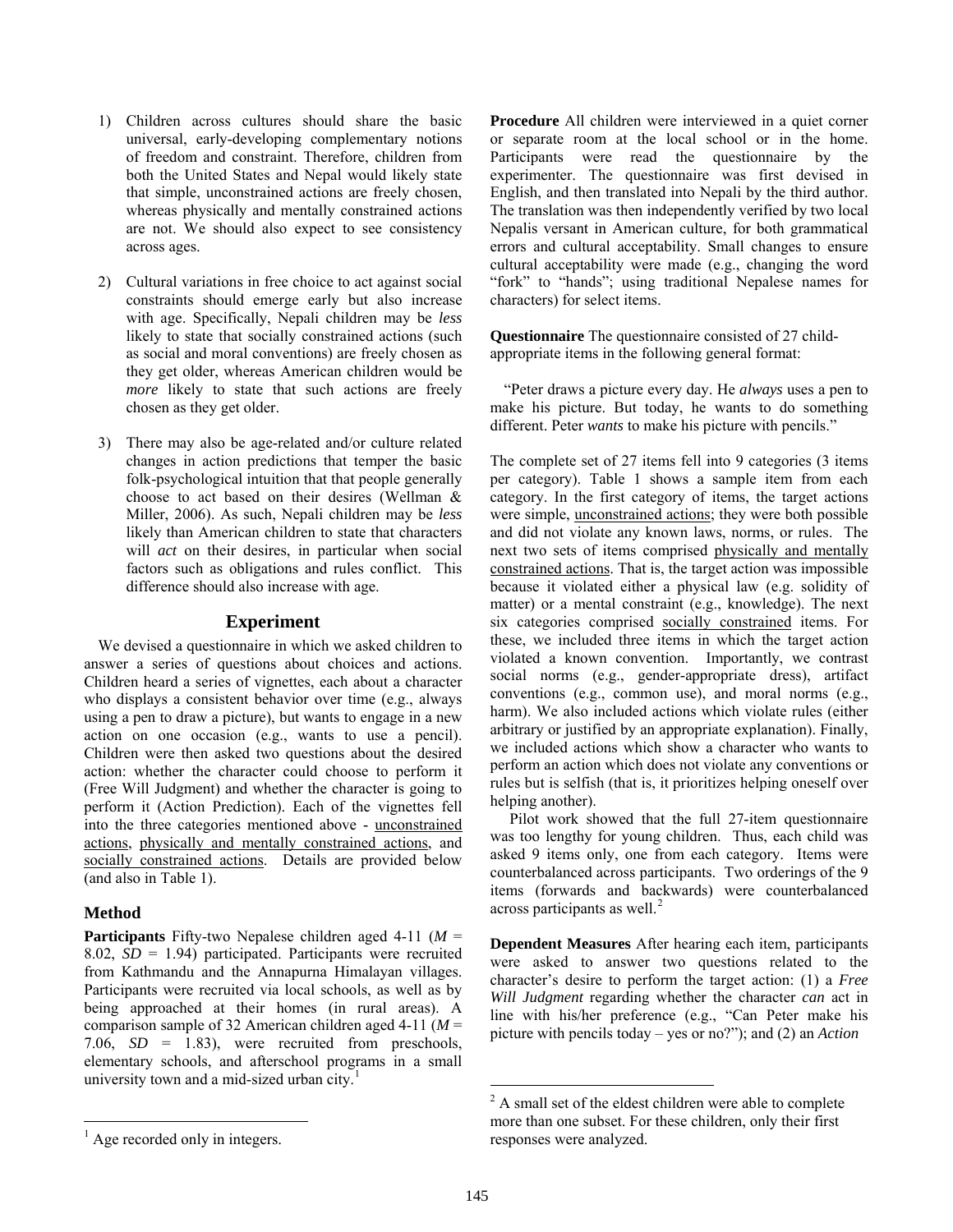### Table 1: Sample Questionnaire Items by Category

| Category                    | Example                                                                                                                                                                                                                                                                                            |
|-----------------------------|----------------------------------------------------------------------------------------------------------------------------------------------------------------------------------------------------------------------------------------------------------------------------------------------------|
| Free Choice                 | "Peter draws a picture every day. He <i>always</i> uses a pen to make his picture. But today, he wants<br>to do something different. Peter wants to make his picture with pencils."                                                                                                                |
| Physical Laws               | "Bobby walks to the store every day. He always walks around the big brick wall. But today, he<br>wants to do something different. Bobby <i>wants</i> to walk right through the big brick wall."                                                                                                    |
| Mental Constraints          | "Andrew draws pictures every day. He always draws a picture of a dog. But today, Andrew<br>wants to do something different. Andrew wants to draw a monkey. But Andrew has never seen a<br>monkey before. He doesn't know what a monkey looks like."                                                |
| Social Norms                | "Gary puts on his clothes every day before he goes outside. He <i>always</i> puts on a shirt and pants.<br>But today, Gary wants to do something different. Gary wants to wear his sister's dress today."                                                                                          |
| <b>Artifact Conventions</b> | "It is raining in Ben's town today. He always uses an umbrella when it rains. But today, Ben<br>wants to do something different. Ben wants to use a bucket when it rains."                                                                                                                         |
| Moral Norms                 | "Pat sees his friend every day. He always tells his friend something nice. But today, Pat wants to<br>do something different. Pat wants to say something that will make his friend cry."                                                                                                           |
| <b>Arbitrary Rules</b>      | "Dina's mom tells her that she has to sit on the green chair during dinner. She <i>always</i> listens to<br>her mom and sits on the green chair. But today, Dina wants to do something different. Dina<br>wants to sit on the red chair."                                                          |
| <b>Justified Rules</b>      | "Polly's parents tell her not to lift her little sister because she's too heavy for Polly and Polly<br>might get hurt. Polly <i>always</i> listens to her parents and doesn't lift her little sister. But today,<br>Polly wants to do something different. Polly wants to lift her little sister." |
| Selfish Act                 | "Timmy eats lunch with his friends. He always helps his friends clean the table after they are<br>done eating. But today, Timmy wants to do something different. Timmy wants to go play<br>outside and not help his friends clean the table.                                                       |

*Prediction* regarding whether the character *will* act in line with that preference (e.g., "What do you think Peter will do today – make his picture with a pen or make his picture with pencils?").

**Coding** For each question, participants were given a score of "0" if they answered "no" and "1" if they answered "yes".

### **Results**

 Our first hypothesis was that children of both cultures would share a universal, early-developing intuition of free choice as well as the complementary notion of constraint. Thus, we would expect no cultural differences in the first three categories of vignettes (Free Choice, Physical Laws, and Mental Constraints). The dark bars in Figure 1 show responses to the Free Will Judgment for each of these three types of vignettes. An overwhelming majority of both American (29/32; 91%) and Nepalese children (46/52; 88%) answered that the characters had the Free Will to perform simple unconstrained actions, Binomial *p*'s < .001. In contrast, the majority of both American and Nepalese children answered that the characters did *not* have the Free Will to act against Physical Laws (American: 30/32 (94%); Nepalese: 35/52 (67%)), or against Mental Constraints (American: 22/32 (69%); Nepalese: 34/52 (65%)), all Binomial  $p$ 's  $\leq$  0.05. Thus, children in both cultures share the complementary intuitions that some actions are freely willed and some are not free.

 To investigate whether these universal intuitions show any developmental or cultural variation, we performed a set of binary regression analyses for each of these items. In each regression, we used culture (US vs. Nepal), age, and age x culture interaction as predictors and Free Will Judgment as the response variable. Due to the number of analyses and statistical tests, we used a stringent alpha level of .01 for all regression analyses. For each of these three item types, none of these predictors were significant (all *p*'s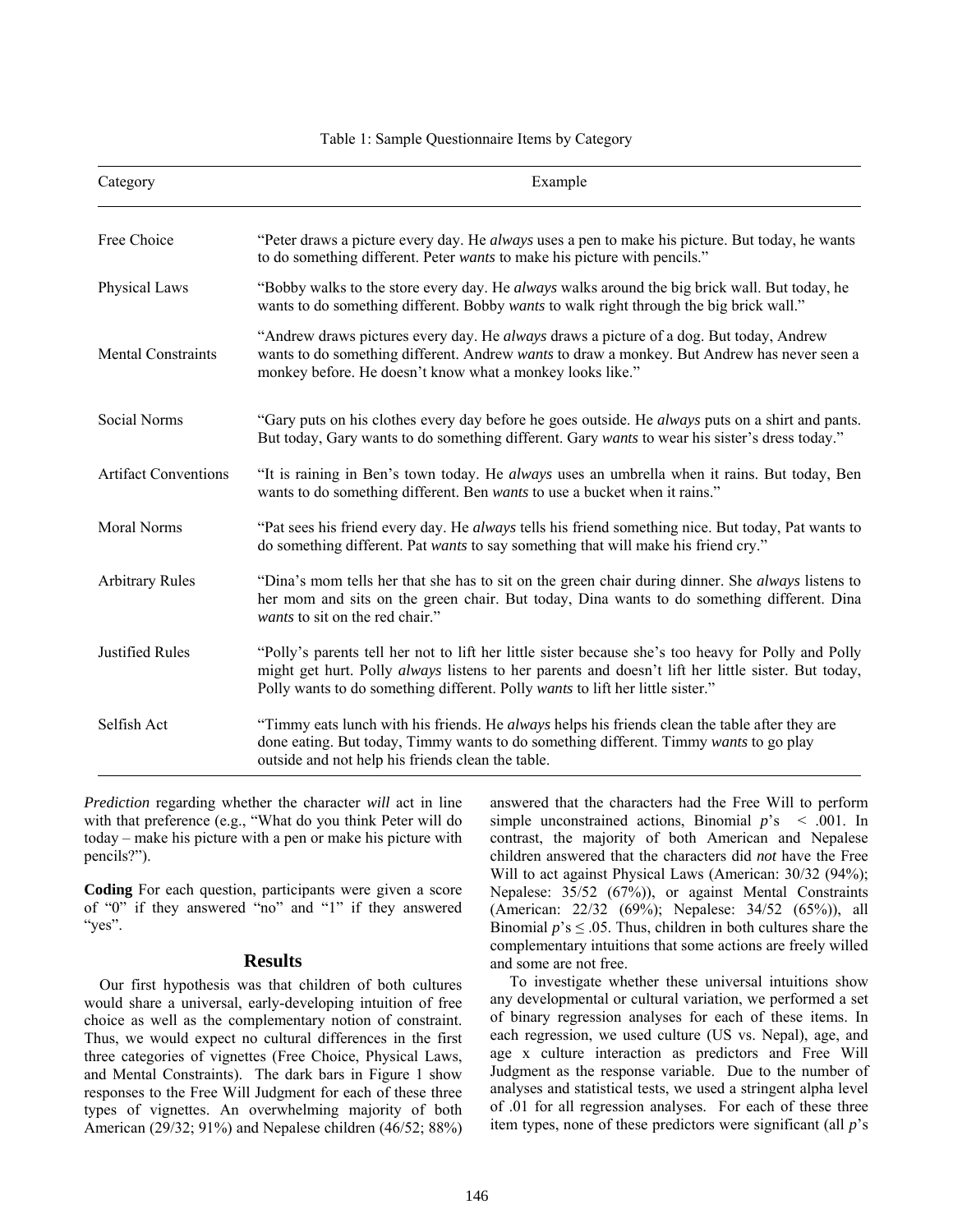>.01). These analyses lend further support to the idea that the notions of free choice and constraint are early developing and culturally universal.



Figure 1: Proportion of "Yes" Responses to the Free Will Judgment and Action Prediction Questions for the Free Choice, Physical Laws, and Mental Constraints Items (Bars represent 95% confidence intervals for each mean)

 Thus far, the above analyses indicate that both American and Nepalese children share the intuition that simple free actions are free, and unambiguously constrained actions are not. The next set of analyses investigates cultural variation by focusing on our second hypothesis, namely that culture would shape what is and isn't a constraint across time. That is, as they age, American children would show a greater tendency to believe in the free will to perform socially constrained actions (e.g., social norms, artifact conventions, moral norms, arbitrary and justified rules, and acts which prioritize the self over others), while Nepalese children would show a decreased tendency to believe in the freedom to act against social constraints.

 To investigate this hypothesis, we first summed each child's Free Will Judgments for the socially constrained items. Therefore, each child received an overall score of 0-6 for the Free Will Judgment (Cronbach's  $\alpha$  = .80).

 We then ran a linear regression with culture, age, and an age x culture interaction as the predictor variables, and Free Will Judgment score (0-6) as the response variable. The results of this analysis are shown in Figure 2. There was a significant main effect of culture ( $\beta$  = 9.39, *SE* = 1.70), *t*(79) = 5.51,  $p < .001$ , a significant main effect of age ( $\beta$  = .86, *SE* = .18),  $t(79) = 4.67$ ,  $p < .001$ , and a significant culture x age interaction ( $\beta$  = -1.26, *SE* = .23),  $t(79)$  = -5.60,  $p < .001$ .

 To investigate this interaction, we then ran two followup regressions, separately for each culture. For the Nepalese children, a linear regression with Free Will Judgment score (0-6) as the response variable and age as the predictor variable confirmed that age positively predicted Free Will Judgment score, (β = 6.07, *SE* = 1.10),  $t(50) = 5.52$ , *p* < .001. For the American children, age negatively predicted Free Will judgment scores, although this effect was, by our strict criteria, only marginal  $(6 = -3.32, SE = .86)$ ,  $t(29) = -$ 2.63,  $p < 0.05$ . The overall results thus confirm our analysis that with increased age, American children showed an increased tendency to endorse the free will to act against social constraints, while Nepalese children showed a decreased tendency.



Figure 2: Regression Lines for Free Will Judgment Sums (0-6) of the Socially Constrained Items (Social Norms, Artifact Conventions, Moral Norms, Arbitrary Rules, Justified Rules, and Selfish Acts) vs. Age.

 Our final hypothesis was that there may be cultural variation in children's construal of *actions as choices* (like for adults in previous studies, e.g., Savani et al., 2010). To investigate this, we began with children's Action Prediction responses for the "universal" vignettes (i.e., Free Choice, Physical Laws, and Mental Constraints). These are shown in the light bars of Figure 1 next to the Free Will Judgment responses, for comparison. The significant majority of both American (30/32; 94%) and Nepalese children (38/52; 73%) predicted that the characters would end up performing simple, desired actions (i.e., Free Choice items; Binomial *p*'s < .01). Moreover, children of both cultures predicted that the characters would *not* act against either Physical Laws (American: 29/32 (91%); Nepalese: 41/52 (79%)) or Mental Constraints (American: 22/32 (69%); Nepalese: 41/52 (79%)), all Binomial  $p$ 's  $\leq$  0.05. Binary logistic regressions confirmed these results (i.e., age, culture, and age x culture interactions were not significant predictors for Action Prediction scores, all  $p$ 's > .01). Thus, for these actions, we see no evidence of developmental or cultural differences.

 However, we did see both developmental and cultural variation of Action Predictions for the social constraint items. We once again summed each child's Action Prediction answers across the six social constraint questions, resulting in a score of 0-6 (Cronbach's  $\alpha$  = .71). We then ran a linear regression with culture, age, and an age x culture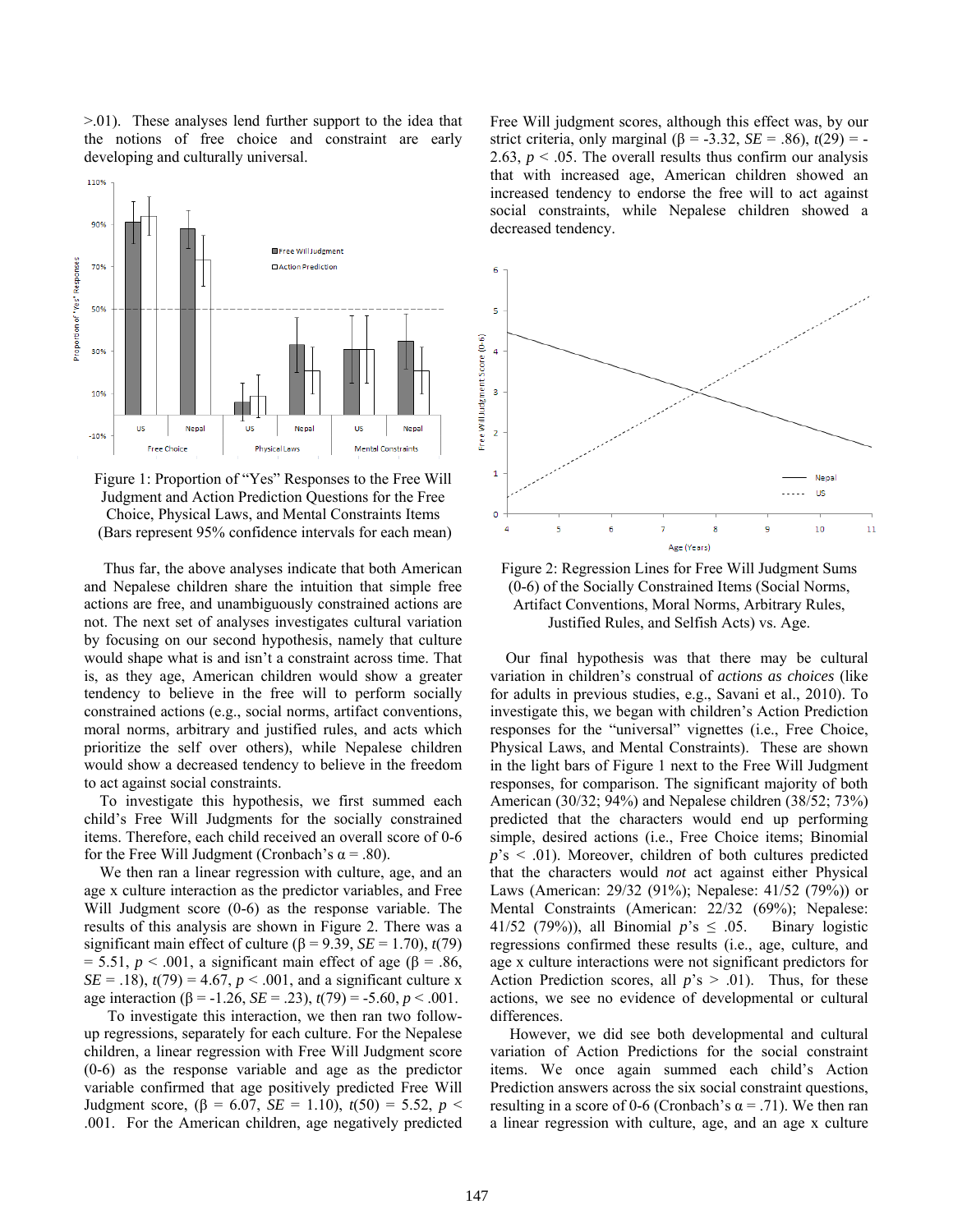interaction as the predictor variables and Action Prediction score (0-6) as the response variable (see Figure 3). There was a significant main effect of culture (β = 4.93, *SE* = 1.57),  $t(77) = 3.14$ ,  $p < .01$ , main effect of age (β = .58, *SE* = .17),  $t(77) = 3.45$ ,  $p < .01$ , and culture x age interaction (β =  $-0.74$ , *SE* = .21),  $t(77)$  =  $-1.77$ ,  $p < 0.01$ .

 Once again, to investigate the interaction more closely, we ran two follow-up linear regressions, separately for each culture. In each regression, we used Action prediction score as the response variable and age as the predictor variable. For the Nepalese children, age did *not* significantly predict Action prediction scores,  $p > .10$ . However, for the American children, age positively predicted Action prediction scores (β = .58, *SE* = .19), *t*(29) = 3.13, *p* < .01.

 Thus, with increased age, American children were *more* likely to endorse the idea that the characters would act on their desires, even when those desires went against social constraints. Nepalese children, however, showed no such age-related changes. We thus confirm our third hypothesis that there is cultural variation in the tendency to construe actions as choices.



Figure 3: Regression Lines for the Action Prediction Sums (0-6) of the Socially Constrained Items (Social Norms, Artifact Conventions, Moral Norms, Arbitrary Rules, Justified Rules, and Selfish Acts) vs. Age.

 Together these results show both universalities in free will endorsements as well as a cultural divergence over time. Over time, American children were less likely to view social constraints as constraints on choice whereas Nepalese viewed social norms as constraining across all ages. Importantly, such age-related changes were not observed for the Free Choice, Physical Laws, and Mental Constraint items, thus suggesting that social constraints are particularly susceptible to age and cultural variation.

### **Discussion**

 These results provide evidence for the idea that at least two intuitions related to free will – that of freedom of choice and understanding of situational constraint – are intuited from early in development. Specifically, our results found that children in both the United States and Nepal stated that simple acts (such as drinking milk instead of juice) are free and acts that violate physical and mental laws are not.

 These results are in line with past work which has found that adults from the U.S, Hong Kong, India, and Colombia all believe an indeterminist universe (Sarkissian et al., in press). Moreover, our study adds to this work by finding evidence for the idea that beliefs in free will may be culturally universal and emerge early in development. This study moves us one step closer to a developmental account of cultural universals on free choice and constraint.

 We also found evidence for cultural learning in children's concepts of free will. Older Nepali children were less likely than younger Nepali children to state that breaking social norms, artifact conventions, moral norms, arbitrary or justified rules; or performing selfish acts was a free choice. However, American children showed the opposite pattern: older American children were more likely than younger American children to state that breaking such social constraints was a free choice. These age-related changes are mirrored in past work (Miller, 1984; Wang, 2004).

 Finally, we found evidence that American children were more likely than Nepalese children to believe that people would *act* on their preferences. Critically, however, this pattern was not found for preferences that posed no constraint (i.e., simple choices), but only for preferences which were constrained by societal norms such as social and artifact conventions. Moreover, American children in particular showed an increased tendency over time to believe that the characters would act against such norms. These results support previous theoretical and empirical work arguing for both universal and culturally constructed intuitions about the underlying causes for behavior (see Liu, Wellman, & Tardif, & Sabbagh, 2006; Wellman & Miller, 2006). While links between desire and action are earlydeveloping and culturally universal, over time we learn to consider obligation and responsibility as motivators of action as well, even when such deontic considerations conflict with our own preferences.

 Together, these data point to how culture shapes cognition over time. To the extent that one's culture provides evidence for social learning, Nepali and American children may have answered in this pattern having learned what people around them actually do and don't do.

 One intriguing finding is the difference between the youngest children in both cultures. Specifically, our results indicate that younger Nepali children say characters can and will chose to act against social constraints, while younger American children are more likely to say they can't and won't. This difference may be due in part to our very small sample of younger children. On the other hand, this could